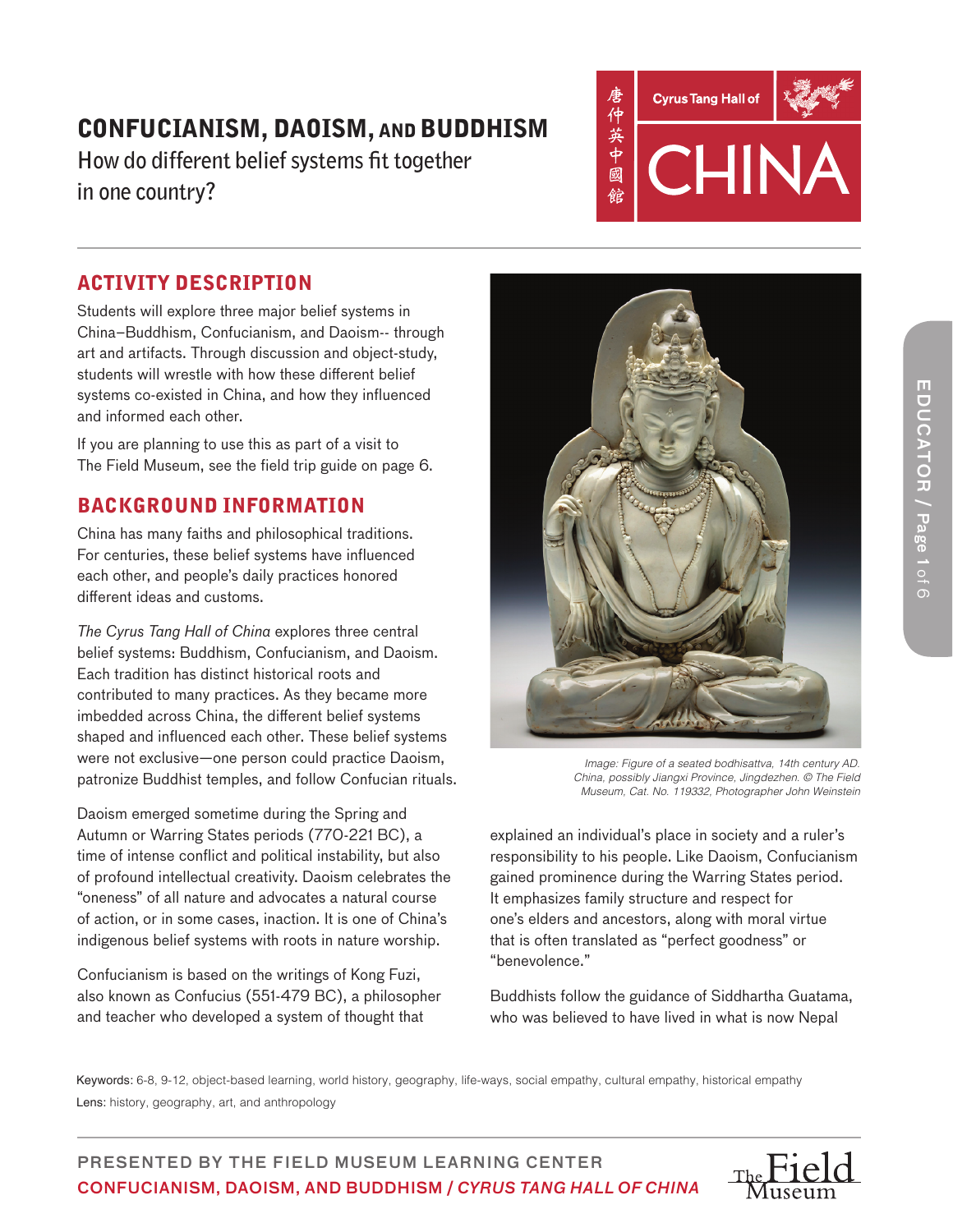## BACKGROUND INFORMATION *(CONTINUED)*

and India around the fifth century BC. He is commonly known as the Buddha, which means "the enlightened one." According to Buddhist teachings, anyone can reach Buddhahood by following the "Eightfold Path" of ethical conduct, mental discipline (including meditation), and wisdom. Buddhists traditionally do not believe in one all-powerful creator, or god, but they do highly esteem and pray to the Buddha and other enlightened beings for help in life and for salvation. Buddhism is believed to have come to China from India along the Silk Road trading routes.

### COMPELLING QUESTIONS

How do these belief systems fit together? How did Buddhism fit in to existing belief systems? How do ancient shrines, symbols and objects of worship compare to practices we might be familiar with today?

## SUPPORTING QUESTIONS

Where do specific belief systems originate? Who are the central figures? What practices are associated with specific belief systems? What objects represent specific belief systems? What common elements are seen across belief systems? What unique aspects are present in specific belief systems?

### **OBJECTIVES**

Students will learn about Buddhism, Confucianism and Daoism.

Students will analyze the religious art and artifacts in the exhibit, and their meanings in Chinese culture.

Students will formulate opinions of the differences between Buddhism, Confucianism and Daoism.

Students relate the conceptual use of symbols, shrines, religious places, and art of Buddhism, Confucianism, and Daoism to contemporary society.

## STANDARDS

#### **C3 Framework**

D2.Civ.14 Compare historical and contemporary means of changing societies, and promoting the common good.

D2.Geo.5 Analyze the combinations of cultural and environmental characteristics that make places both similar to and different from other places.

D2.His.12 Use questions generated about multiple historical sources to identify further areas of inquiry and additional sources.

#### **Common Core**

CCSS.ELA-LITERACY.SL.1 Initiate and participate effectively in a range of collaborative discussions (one-onone, in groups, and teacher-led) with diverse partners on grade level topics, texts, and issues, building on others' ideas and expressing their own clearly and persuasively.

#### **CPS Framework Alignment:**

Grade 6, Unit 1: Introduction to Geography; Unit 7: Rise of Asia, Grade 9, Unit 1: Introduction to Geography

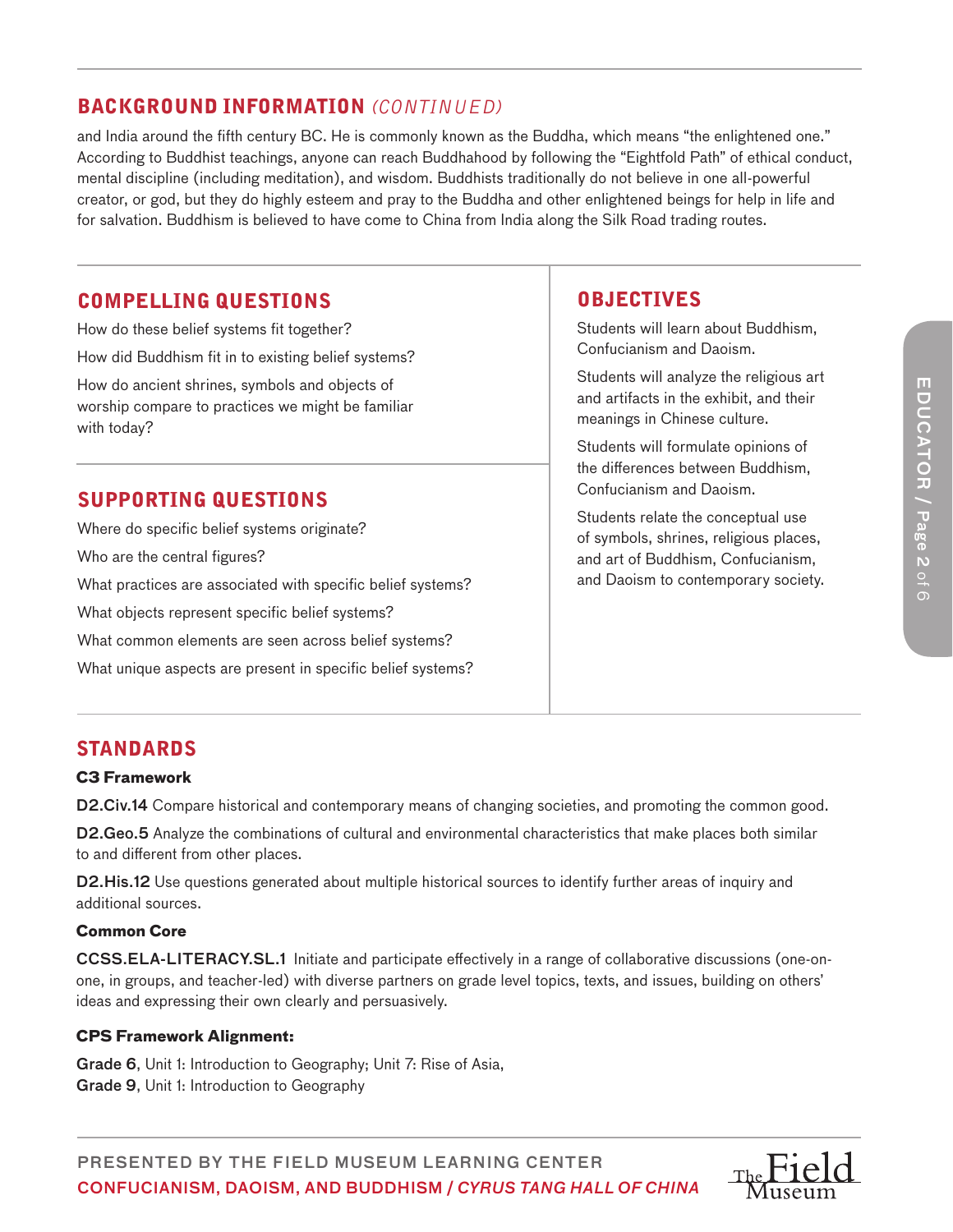## APPROXIMATE TIME

1-2 class periods

# GALLERY OF FOCUS

Gallery 2 Link: http://chinahall.fieldmuseum.org/gallery-2 Gallery 4 Link: http://chinahall.fieldmuseum.org/gallery-4 Overlapping Objects: Stone sculpture- Laozi in the pose of the Buddha: http://chinahall.fieldmuseum.org/gallery-4/case-403/g4-3 m1 b2

Stone Stele – Celebrating Daoism with Buddhist Symbols: http://chinahall.fieldmuseum.org/gallery-4/case-403/g4-3 m1 b1 exploration .

## PREPARATION NOTES

Students will be working in groups to explore content both in the classroom and in the museum exhibit or online exhibition: http://chinahall. fieldmuseum.org/. You may wish to pre-select groups.

# OTHER MATERIALS

Access to museum content in exhibit or online: http://chinahall.fieldmuseum.org/

Graphic organizer Clipboards (in exhibit)

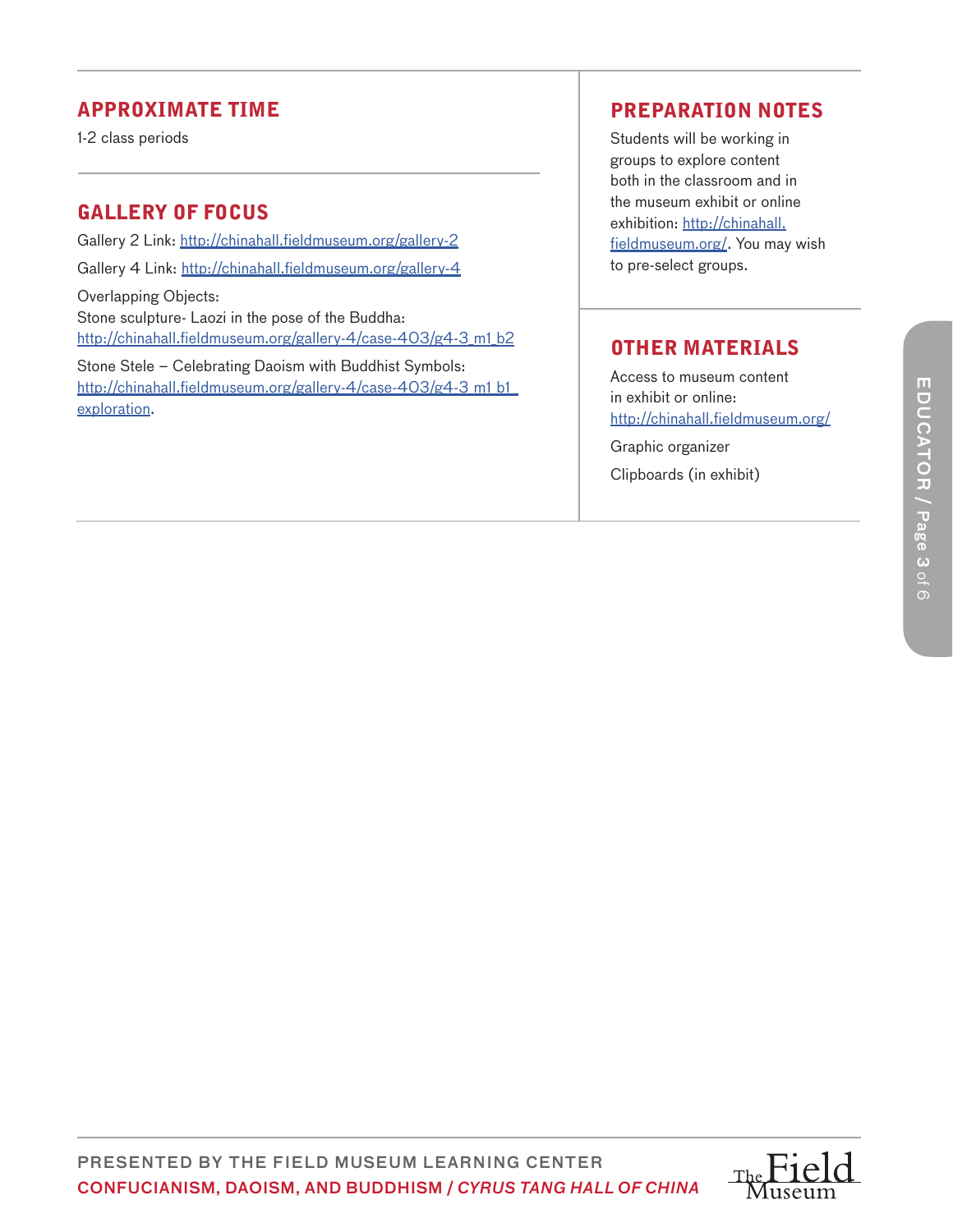# PROCEDURES

# $\sum$  Engage

Ask students, "What belief systems—religions or philosophies—exist in our country?" Generate a list of students' ideas.

Ask students, "What religions do you think people might practice in China today and in the past?" Make a list of religions associated with China.

Share a picture of the Stone Sculpture and ask, "What do you observe about this object?" "What can you infer about what religion it is from?"

After a discussion, share information about the object. It is a Daoist object, but it uses Buddhist symbols. Ask students if they have heard of Daoism. In this activity, they will learn about different religions in China, and how they sometimes borrow from each other in style and symbolism.

Ask if they have seen any belief systems borrow from each other. Do different religions use similar images or practices?

# $\blacktriangleright$  Explore (Questions and Inquiry)

Explain that students will be exploring three important belief systems in China: Daoism, Confucianism, and Buddhism.

Split students into groups to three groups to explore the different belief systems.

Content can be explored in one of two ways:

- Visiting the museum in person.
- Using the Online Exhibition: http://chinahall.fieldmuseum.org/

Have students use the graphic organizer to research the supporting questions:

- Where does this belief system originate?
- Who are the central figures?
- What practices are associated with this belief system?
- What objects represent this belief system? How is the belief system represented in art and artifacts?

Students can work in pairs to focus on different objects within the belief system.

When they are done exploring, have the three groups discuss the different objects they observed, and come together to answer the supporting questions. They will be sharing this information with the other groups.

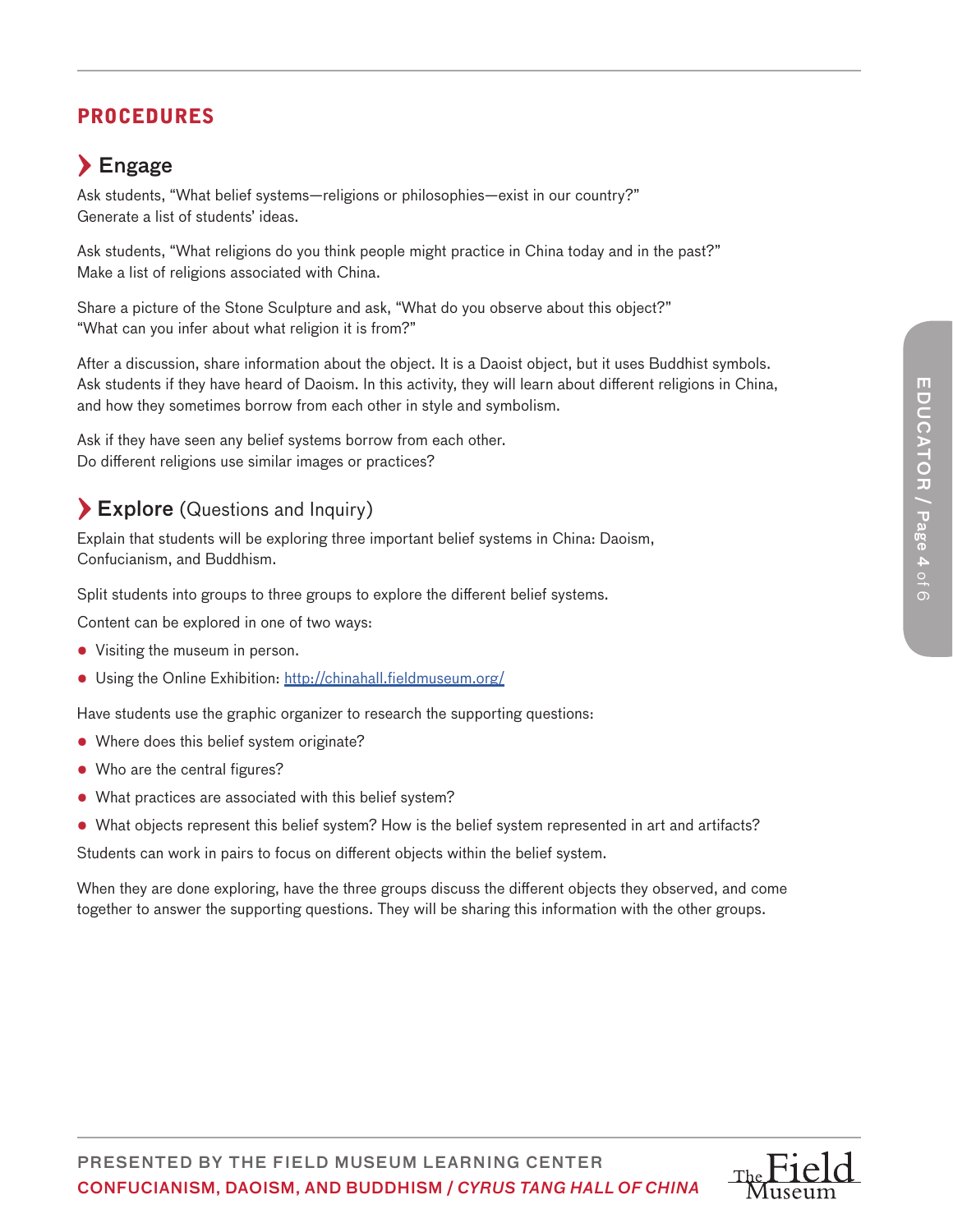# Explain (Apply Disciplinary Lens)

Students will share their research from the museum with the other groups. This can be done in small groups of one student from each belief system research group, or as a whole class. Students can share images of the objects they discovered in addition to the content they learned, and show other students how the religion is represented in the art and artifacts.

# Elaborate (Gather and Evaluate Evidence)

Either in small groups, or in a whole class discussion, return to the opening question—how do different belief systems fit together in one country?

Have each group think and respond to the following questions:

- What does the belief system you studied have in common with the other belief systems?
- What makes it stand out?
- How did these different belief systems fit together in one country?

# Evaluate (Develop Claims, Communicate and Critique Conclusions)

Students can reflect on this question in writing, using both historical content discovered in the exhibit and the contemporary examples they identified in the opening activity.

After writing, students can evaluate each others work using the rubric included below.

## ENRICHING THE LESSON

#### Background Knowledge Needed:

Students will develop background knowledge on the artifacts from Confucianism, Daoism, and Buddhism and their roles in religious practice.

#### Anticipated Misconceptions:

Students may be surprised to find out about the different religious groups in China, and how they have existed together over the course of Chinese history.

#### Methods to Build Empathy:

#### Historical Empathy

Students will be engaging in perspective–taking by both identifying their present day perspectives on religious practice and also by separating these perspectives from past perspectives.

#### Social empathy

Students will be working together in groups and forming consensus around critical cultural issues in China. This will require active listening, restating each other's ideas, and engaging in discussion.

#### Cultural Empathy

Students will explore different historic and contemporary belief systems and draw parallels to the systems they see in daily life.

#### Opportunities for Informed Action and Contemporary Connections:

Students may wish to explore commonalities between local belief systems and study organizations that work on building understanding across belief systems.

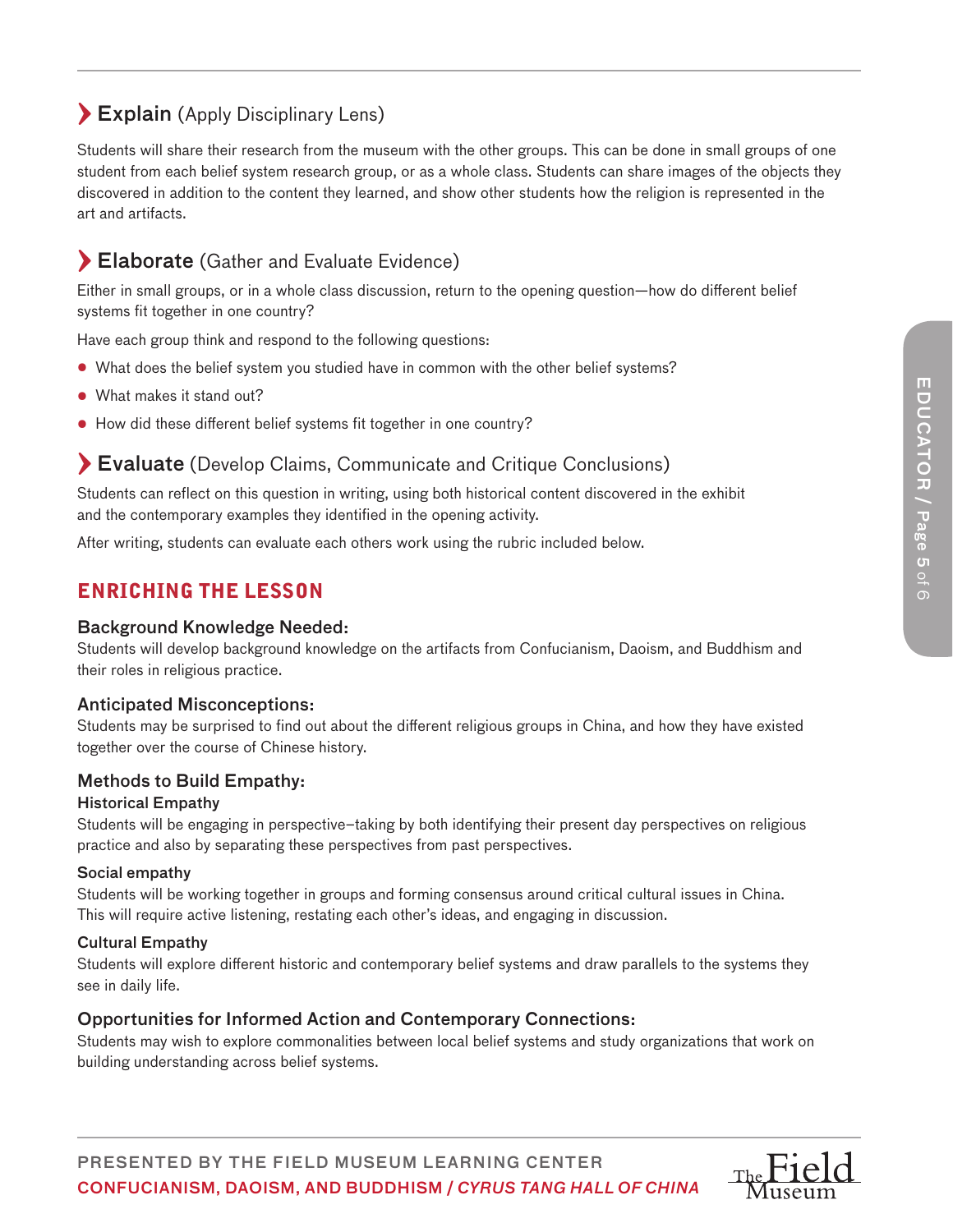## DIFFERENTIATION

For an additional challenge, encourage groups to explore the Tibetan Gallery and include information on Tibetan Buddhism.

For students who may need additional support, use Venn diagrams for comparing and contrasting different materials and what objects they were used to create.

## EXTERNAL RESOURCES

The Dao of Zhuangzi: The Harmony of Nature by Tsai Chih Chung, Brian Bruya (Translator), Chih-Chung Ts'ai, Brian Bruya (Translator)

The Tao Speaks: Lao-Tzu's Whispers of Wisdom by Tsai Chih Chung (Illustrator), Chih-Chung Ts'ai, Zhizhong Cai, Brian Bruya (Translator)

Zhuangzi Speaks: The Music of Nature by Tsai Chih Chung, Brian Bruya (Translator), Zhuangzi

Confucius Speaks: Words to Live By by Tsai Chih Chung, Chih-Chung Ts'ai, Zhizhong Cai, Brian Bruya (Translator)

## LESSON GLOSSARY

These concepts are embedded in the museum content and may be unfamiliar to students.

*filial piety –* a central virtue of Confucian thought, the respect of one's father, elders and ancestors.

*ancestor worship –* the custom of honoring deceased family members and the belief that their sprits have influence on the affairs of the living.

*shrine –* a place of worship.

*enlightenment -* the final spiritual state in Buddhism, the absence of desire and suffering.

# NOTES FOR FIELD TRIP PLANNING

### Before

The "Engage" section of the lesson plan can be used as a pre-activity. It might be helpful to share images of the objects with students before they enter the exhibit so they can easily locate them when they arrive, and to show students how the interactive works (very similar to the online exhibition: http://chinahall.fieldmuseum.org/).

## During

While in the museum, students can do the research described in "Explore." Objects about Confucianism can be found in Gallery 2, Daoism in Gallery 4, and Buddhism in Galleries 4 and 5.

Students studying Buddhism can also explore the Tibetan Gallery across the hall on Level 3 of the museum to learn more about Tibetan Buddhism.

### After

After visiting the exhibit, students will share their findings in the museum and engage in the discussion and writing described in "Explain," "Elaborate," and "Evaluate."

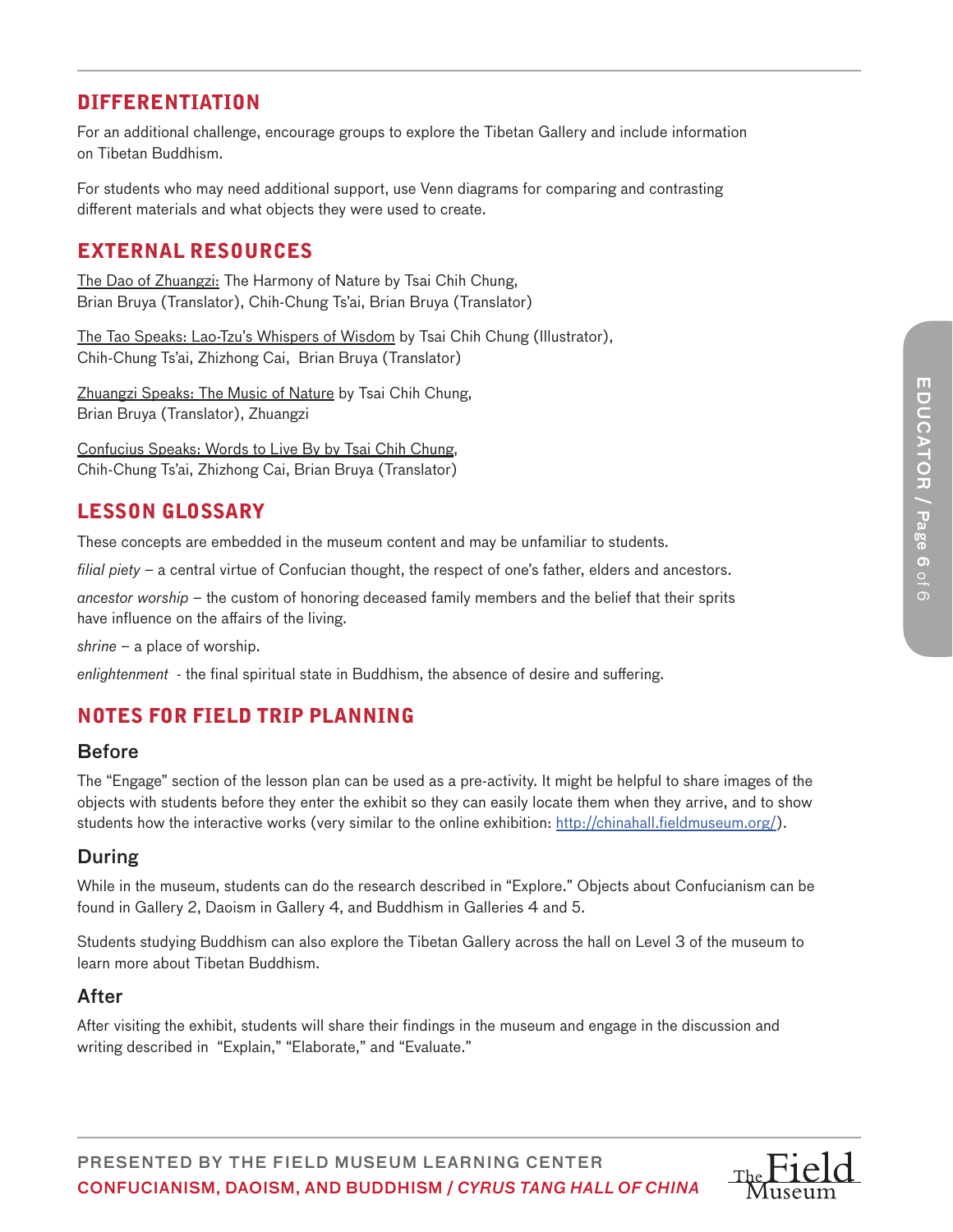**How do different belief systems fit together in one country?**



# Graphic Organizer

| Where does this belief system originate?               | Who are the central figures in this belief system?                                                       |
|--------------------------------------------------------|----------------------------------------------------------------------------------------------------------|
| What practices are associated with this belief system? | What objects represent this belief system?<br>How is the belief system represented in art and artifacts? |

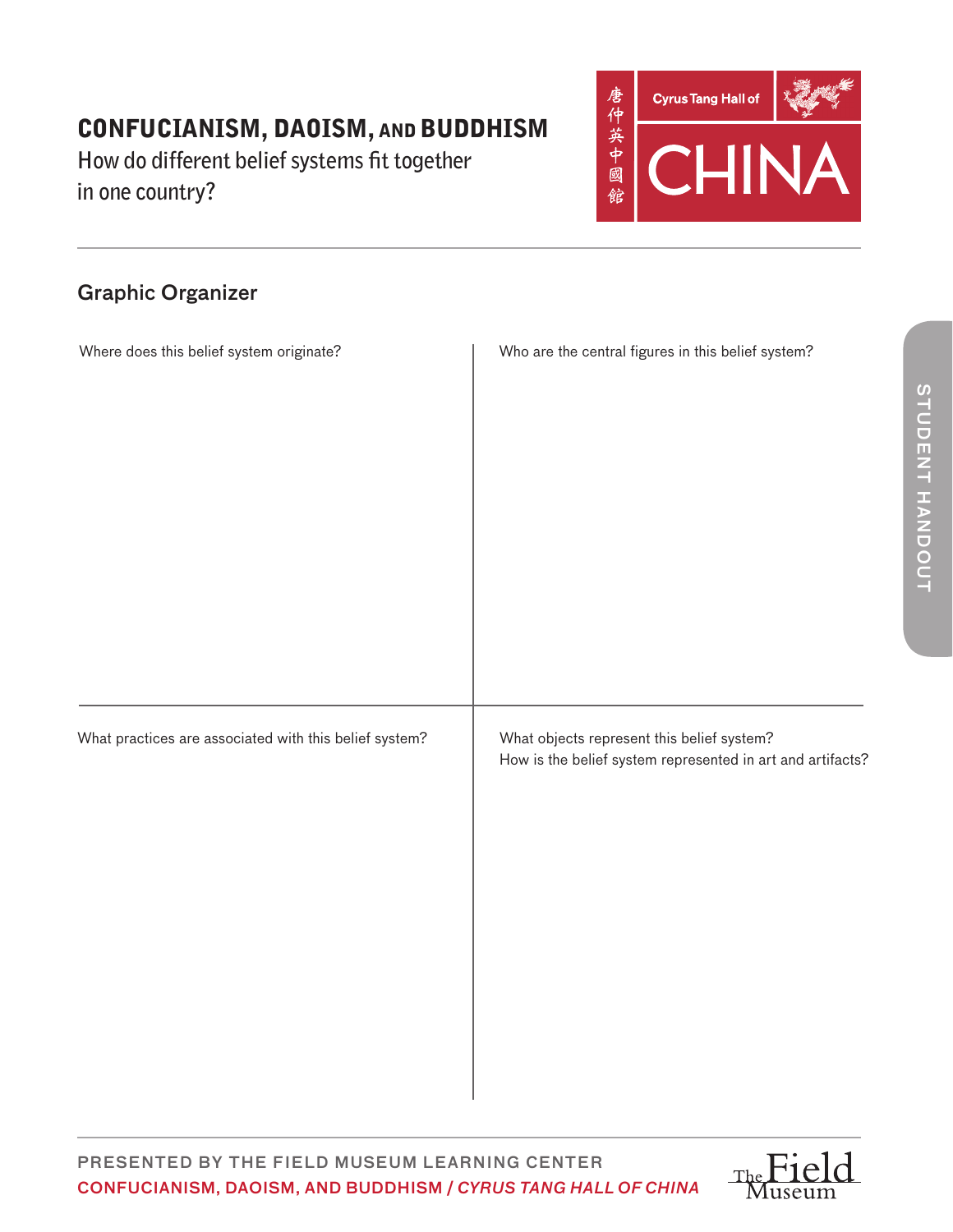**How do different belief systems fit together in one country?**



# Rubric

|                                                        | <b>Exceeds</b><br><b>Expectations</b>                                                                                                                    | 3<br><b>Meets</b><br><b>Expectations</b>                                                                                     | $\overline{2}$<br><b>Approaches</b><br><b>Expectations</b>                                                       | Does not meet<br><b>Expectations</b>                                                               |
|--------------------------------------------------------|----------------------------------------------------------------------------------------------------------------------------------------------------------|------------------------------------------------------------------------------------------------------------------------------|------------------------------------------------------------------------------------------------------------------|----------------------------------------------------------------------------------------------------|
| Make a clear argument<br>relevant to the content       | Argument is clear, and<br>illuminates something<br>new about the content                                                                                 | Argument is clear and<br>connected to the content                                                                            | Argument is either unclear<br>or not connected directly<br>to the content                                        | Argument is neither<br>clear nor connected<br>to the content.                                      |
| Use evidence from<br>objects or readings               | Student uses 3-4 pieces<br>of evidence from objects<br>or readings, describing<br>them fully                                                             | Student uses 1-2 pieces<br>of evidence from objects<br>or readings, describing<br>them fully                                 | Student uses 1-2 pieces<br>of evidence from objects<br>or readings, but does not<br>describe them fully          | Student does not<br>mention specific objects<br>or readings, or uses<br>unrelated objects/readings |
| Explain why the<br>evidence supports<br>their argument | Explanation of connection<br>between evidence and<br>argument offers innovative<br>interpretation and<br>illuminates something<br>new about the content. | Explanation of connection<br>between evidence and<br>arguments is clear and<br>convincing                                    | Explanation of connection<br>between evidence and<br>arguments is unclear or<br>disconnected                     | No explanation of<br>connection between<br>evidence and argument                                   |
| Listen to<br>others and restate<br>their ideas         | In Speaking                                                                                                                                              |                                                                                                                              |                                                                                                                  |                                                                                                    |
|                                                        | Clearly restates the ideas<br>of others and incorporates<br>other's ideas into their<br>own argument, whether<br>agreeing or disagreeing                 | Clearly restates ideas of<br>others before returning to<br>original argument                                                 | Incorrectly restates the<br>ideas of others before<br>returning to original<br>argument                          | Does not restate the ideas<br>of others before returning<br>to original argument                   |
|                                                        | In Writing                                                                                                                                               |                                                                                                                              |                                                                                                                  |                                                                                                    |
|                                                        | Addresses other<br>perspectives and/or<br>counter arguments and<br>uses them to strengthen<br>their argument                                             | Addresses other<br>perspectives and/or<br>counter arguments and<br>clearly explains reasoning<br>for their original argument | Addresses other<br>perspectives and/or<br>counter arguments but<br>does not connect them<br>to original argument | Does not address other<br>perspectives and/or<br>counter arguments.                                |